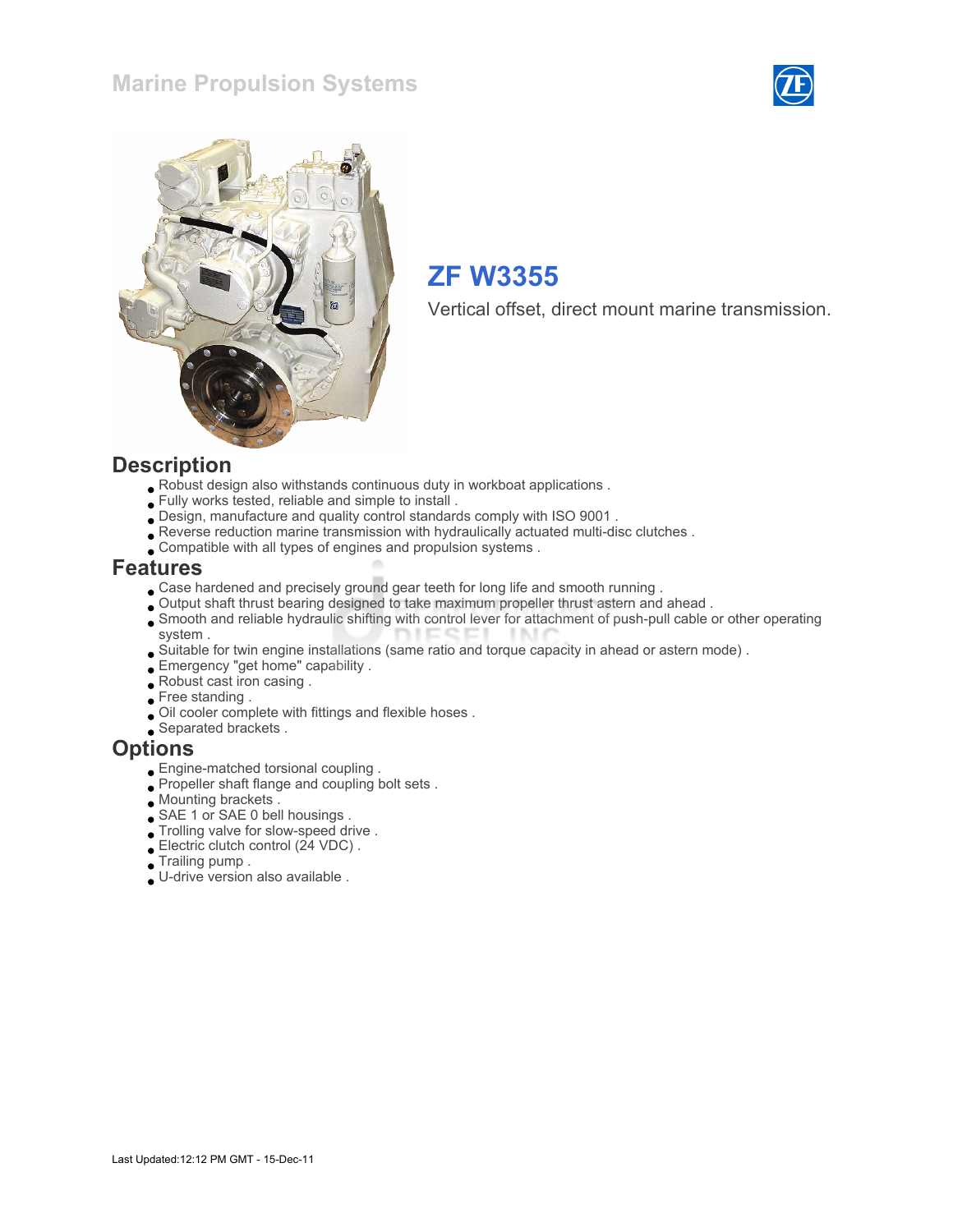# ZF W3355 Ratings

# Continuous Duty

| <b>RATIOS</b>                |      |      |                                              |    | MAX, TORQUE POWER/RPM INPUT POWER CAPACITY |    |    |                           |           |          | MAX.       |
|------------------------------|------|------|----------------------------------------------|----|--------------------------------------------|----|----|---------------------------|-----------|----------|------------|
| <b>CENT</b>                  | Nm   | ftlb | <b>kW</b>                                    | hp | kW                                         | hp | kW | hp                        | <b>kW</b> | hp       | <b>RPM</b> |
|                              |      |      |                                              |    |                                            |    |    | 1200 rpm $ $ 1600 rpm $ $ | 1800 rpm  |          |            |
| $\blacksquare$ 3.519*, 4.000 | 5306 | 3914 | 0.5556 0.7451 667 894 889 1192 1000 1341     |    |                                            |    |    |                           |           |          | 1800       |
| $\blacksquare$ 4.478         | 5060 |      | 3732 0.5298 0.7105 636 853 848 1137 954 1279 |    |                                            |    |    |                           |           |          | 1800       |
| $\Box$ 4.727*                | 4860 |      | 3585 0.5089 0.6824 611 819 814 1092          |    |                                            |    |    |                           |           | 916 1228 | 1800       |
| $\boxed{\Box}$ 5.000         | 4620 |      | 3408 0.4838 0.6487 581 778 774 1038 871      |    |                                            |    |    |                           |           | 1168     | ∣ 1800     |

\* Special Order Ratio.

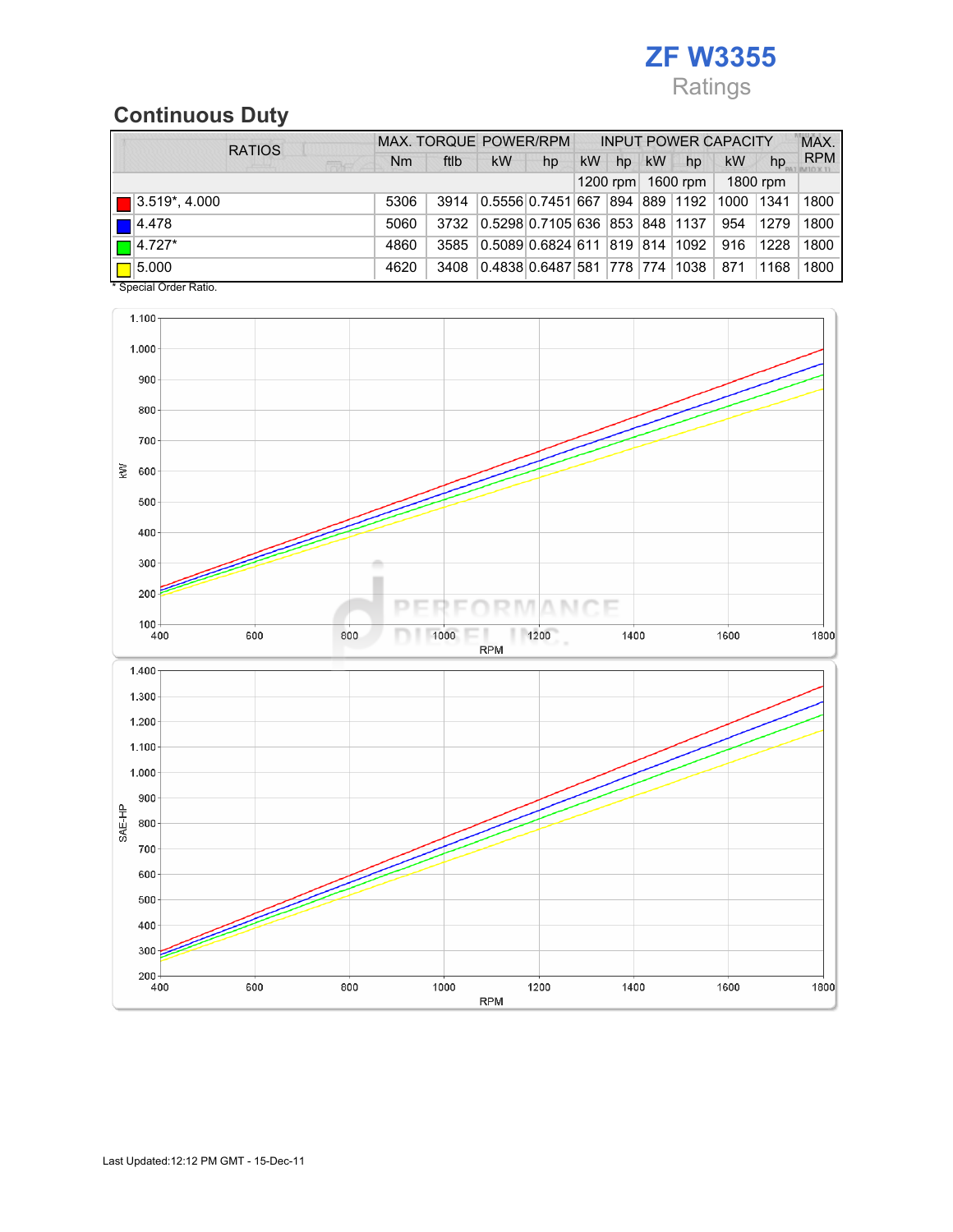





| <b>MILLY</b><br>mm (inches) |    |                |                |                |                            |  |                                                                                                                    |    |           |  |
|-----------------------------|----|----------------|----------------|----------------|----------------------------|--|--------------------------------------------------------------------------------------------------------------------|----|-----------|--|
|                             | B1 | B <sub>2</sub> | H <sub>1</sub> | H <sub>2</sub> |                            |  | L <sub>2</sub>                                                                                                     | L3 | Bell Hsg. |  |
|                             |    |                |                |                |                            |  | 385 (15.2)   375 (14.8)   375 (14.8)   345 (13.6)   722 (28.4)   670 (26.4)   595 (23.4)   132 (5.20)   150 (5.90) |    |           |  |
|                             |    | Weight kg (lb) |                |                | Oil Capacity Litre (US qt) |  |                                                                                                                    |    |           |  |
|                             |    | 855 (1,881)    |                |                | 36.0(38.2)                 |  |                                                                                                                    |    |           |  |

# SAE Bell Housing Dimensions

|         |    |  | B  |  |                                                         |  | <b>Bolt Holes</b> |                 |  |  |
|---------|----|--|----|--|---------------------------------------------------------|--|-------------------|-----------------|--|--|
| SAE No. |    |  |    |  |                                                         |  | No.               | <b>Diameter</b> |  |  |
|         | mm |  | mm |  | mm                                                      |  |                   | mm              |  |  |
| n       |    |  |    |  | 647.7 25.5 679.45 26.75 711.2 28.0 16 13.49 17/32       |  |                   |                 |  |  |
|         |    |  |    |  | 511.18 20.125 530.23 20.875 552.45 21.75 12 11.91 15/32 |  |                   |                 |  |  |

# Output Coupling Dimensions

|  |  |  |  |  |                      | <b>Bolt Holes</b> |     |                                              |      |  |
|--|--|--|--|--|----------------------|-------------------|-----|----------------------------------------------|------|--|
|  |  |  |  |  |                      |                   | No. | Diameter (E)                                 |      |  |
|  |  |  |  |  | mm in mm in mm in mm |                   |     | mm                                           |      |  |
|  |  |  |  |  |                      |                   |     | 390 15.4 345 13.6 250 9.84 30.0 1.18 12 24.2 | 0.95 |  |



эE